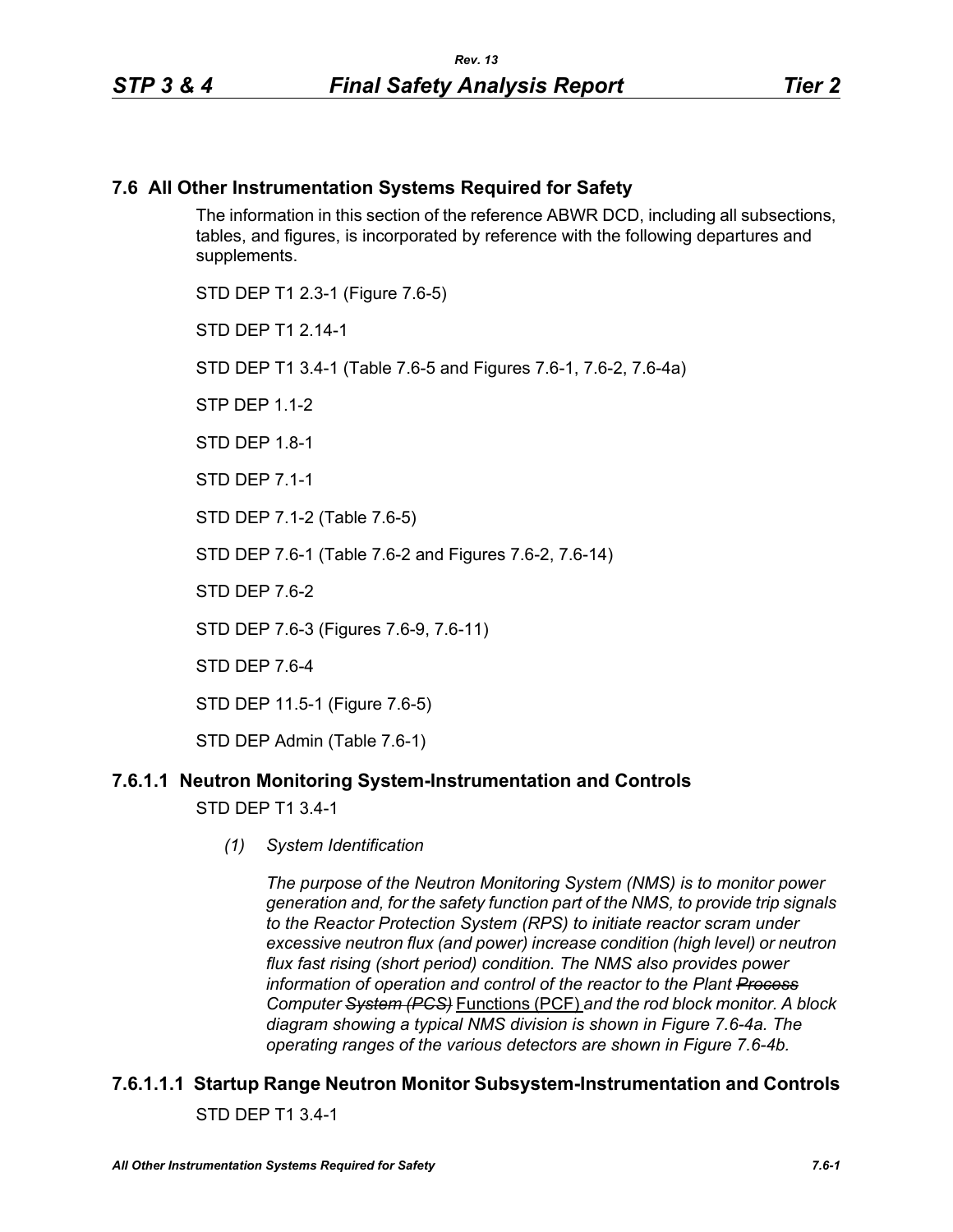#### *(3) Physical Arrangement*

*The 10 detectors are all located at fixed elevation slightly above the midplane of the fuel region, and are evenly distributed throughout the core. The SRNM locations in the core, together with the neutron source locations, are shown in Figure 7.6-1. Each detector is contained within a pressure barrier dry tube inside the core, with signal output exiting the bottom of the dry tube undervessel. Detector cables then penetrate the primary containment and are connected to preamplifiers located in the Reactor Building. The SRNM preamplifier signals are then transmitted to the SRNM DMC (digital measurement and control) units in the control room. The DMC*SRNM *units provide algorithms for signal processing, flux, and power calculations, period trip margin and period calculations, and provide various outputs for local and control console displays, recorder, and to the plant process computer system* function*. There are also the alarm and trip digital outputs for both high flux and short period conditions, and the instrument inoperative trip to be sent to the RPS and RCIS separately. The electronics for the SRNMs and their bypasses are located in four separate cabinets.*

#### *(4) Signal Processing*

*Over the 10-decade power monitoring range, two monitoring methods are used: (1) for the lower ranges the counting method which covers from 1.E+3 neutron/cm2 to 1.E+9 neutron/cm2, and (2) for the higher ranges, the Campbelling technique (mean square voltage, or MSV) which covers from 1.E+8 neutron/cm2 to 1.E+13 neutron/cm2 of neutron flux. In the counting range, the discrete pulses produced by the sensors are applied to a discriminator after preamplification. The discriminator, together with other digital noise-limiter features, separates the neutron pulses from gamma radiation and other noise pulses. The neutron pulses are then counted. The reactor power is proportional to the count rate. In the MSV range, where it is difficult to distinguish the pulses, a DC voltage proportional to the mean square value of the input signal is produced. The reactor power is proportional to this mean square voltage. In the mid-range overlapping region, where the two methods are changed over, the DMC-based SRNM calculates the neutron flux based on a weighted interpolation of the two flux values calculated by both methods. A continuous and smooth flux reading transfer is achieved in this manner. There is also the calculation algorithm of the period-based trip circuitry that generates trip margin setpoint for the period trip protection function.*

#### *(6) Bypasses and Interlocks*

*The SRNM also sends an interlock signal to the safety system logic control (SSLC) system. This signal is called "ATWS Permissive" and is a binary signal indicating whether the SRNM power level is above or below a specific setpoint level (Table 7.6-1). If this signal is a "high" level indicating the power*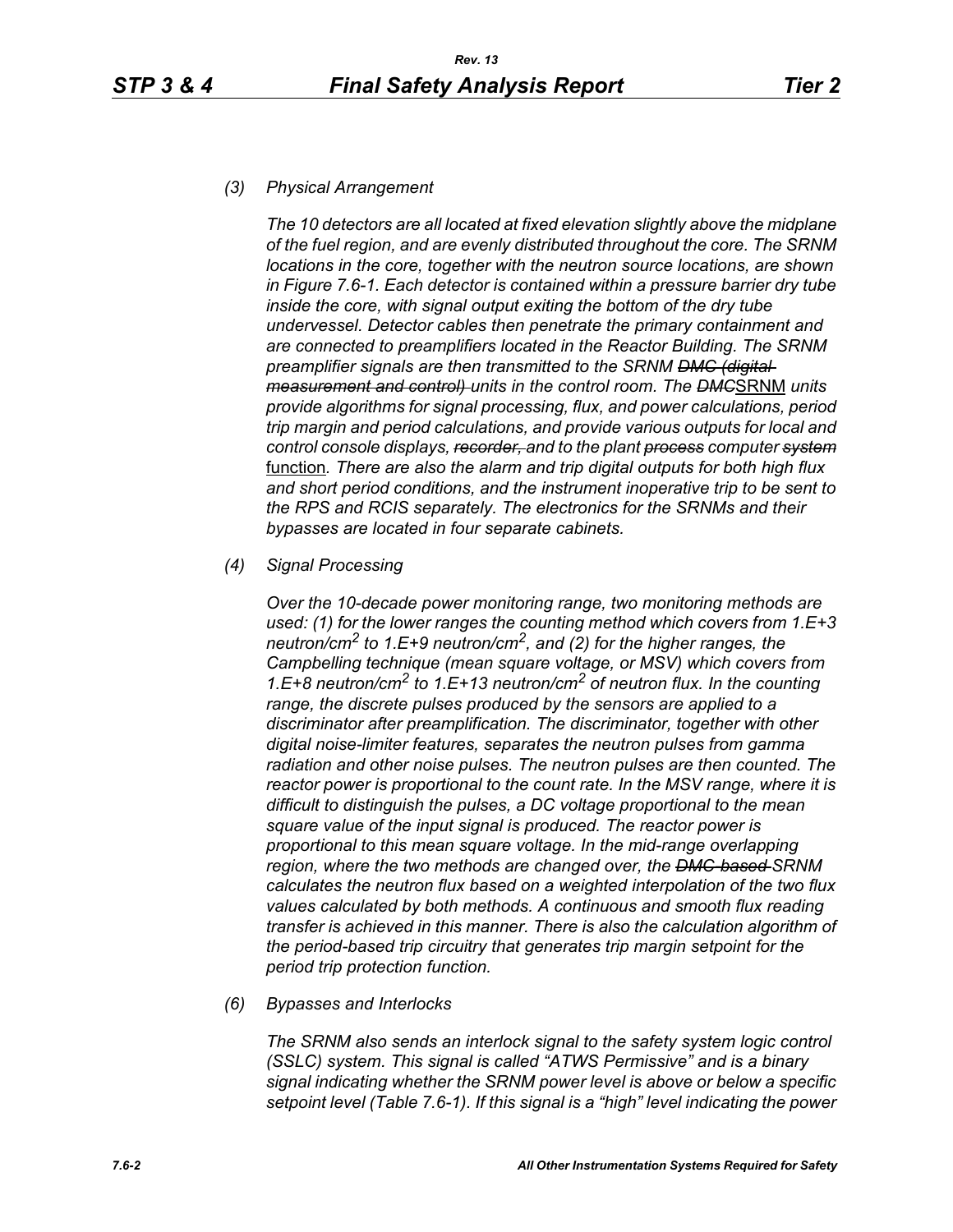*is above the setpoint, this will allow the SSLC to permit ATWS protection action such as permission to inject liquid poison.*

#### **7.6.1.1.2 Power Range Neutron Monitor Subsystem—Instrumentation and Controls**

# **7.6.1.1.2.1 Local Power Range Neutron Monitor Subsystem—Instrumentation and Controls**

STD DEP T1 3.4-1

STD DEP Admin

*(1) General Description*

*The local power range monitor (LPRM) monitors local neutron flux in the power range. The LPRM provides input signals to the APRM Subsystem (Subsection 7.6.1.1.2.2) and to the plant computer system*function *(Subsection 7.7.1.5). See Figures 7.6-1 and 7.6-2.*

*(4) Signal Processing*

*The LPRM detector outputs are connected by coaxial cables from under the vessel pedestal region and routed through the primary containment penetration, and through the Reactor Building to be processed for signal conditioning analog-to-digital conversion function in the control room. The LPRM signals are connected to the APRM units in the control room, where the signals are amplified. Such amplified voltage is proportional to the local neutron flux level. The LPRM signals are then used by the APRM to produce APRM signals. The 208 LPRM detectors are separated and divided into four groups to provide four independent APRM signals. Individual LPRM signals are also transmitted through dedicated interface units (for isolation) to various*  systems such as the RCIS, and the plant **process** computer functions.

*(5) Trip Functions*

*The LPRM channels provide alarm signals indicating when an LPRM is upscale, down-scale, or bypassed. However, such signals are not sent to the RPS for scram trip or RCIS for rad*rod *block.*

*(7) Redundancy*

*The LPRM detector assemblies are divided into groups. The redundancy criteria are met in the event of a single failure under permissible APRM bypass conditions. A scram signal can be*is *generated in the Reactor Protection System (RPS) as required if the inoperative trip of the APRM is generated as described in (6).*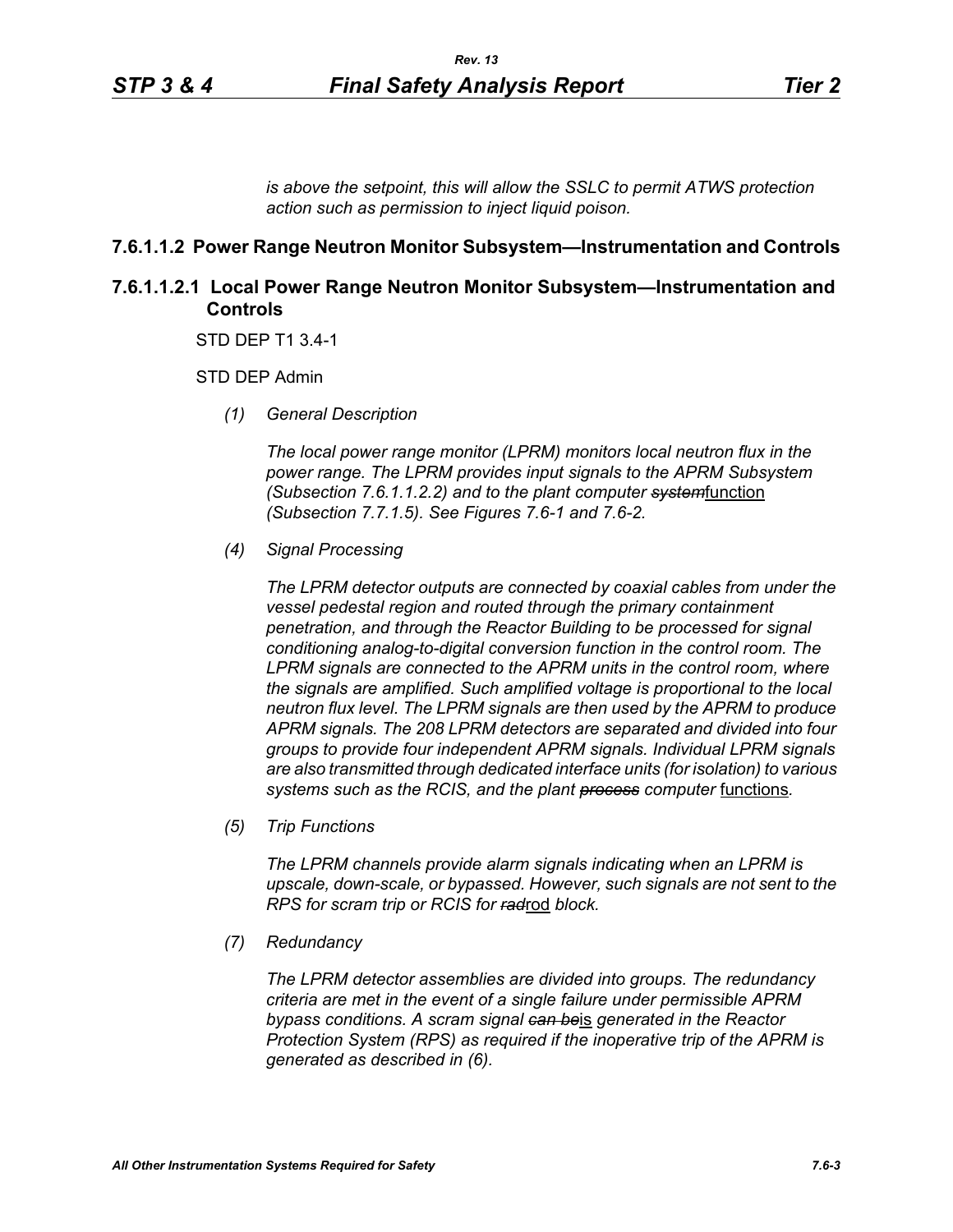# **7.6.1.1.2.2 Average Power Range Monitor Subsystem—Instrumentation and Controls**

STD DEP T1 3.4-1

STD DEP 7.6-1

- *(1) General Description*
	- *(a) Average Power Range Monitor (APRM)*

*The APRMs are safety-related systems. There are four divisions of DMC-based APRM channels located in the control room. Each channel receives 52 LPRM signals as inputs, and averages such inputs to provide a core average neutron flux that corresponds to the core average power. One APRM channel is associated with each trip system of the Reactor Protection System (RPS). However, a trip signal from each APRM division also goes to all other RPS divisions, with proper signal isolation.*

*(b) Oscillation Power Range Monitor (OPRM)*

*The OPRM is a functional subsystem of the APRM. There are four safetyrelated OPRM channels, with each OPRM channel as part of each of the four APRM channels. Each OPRM receives the identical LPRM signals from the corresponding APRM channel as inputs, and forms a special OPRM cell configuration to monitor the neutron flux behavior of all regions of the core. Each OPRM cell represents a combination of four LPRM signals selected from the LPRM strings at the four corners of a four-by-four fuel bundle square region. The OPRM detects thermal hydraulic instability and provides trip functions to the RPS to suppress neutron flux oscillation prior to the violation of safety thermal limits. The OPRM trips are combined with*separate from *the APRM trips of the same APRM channel, to be sent to the RPS.*

*(4) Trip Function*

*For the OPRM trip function, the response signal of any one OPRM cell that satisfies the conditions and criteria of the trip algorithm will cause a trip of the associated OPRM channel. Figure 7.6-14 illustrates the trip algorithm logic. The OPRM trip function does not have its own inoperative trip for insufficient number of total LPRM inputs in the channel. It follows the APRM's inoperative trip of insufficient number of LPRMs.* The OPRM function has its own inoperative trip when the channel has less than the required minimum operable cells, when there is an OPRM self-diagnostic fault, when the APRM instrument watchdog timer has timed out, or if there is a loss of power to the APRM instrument.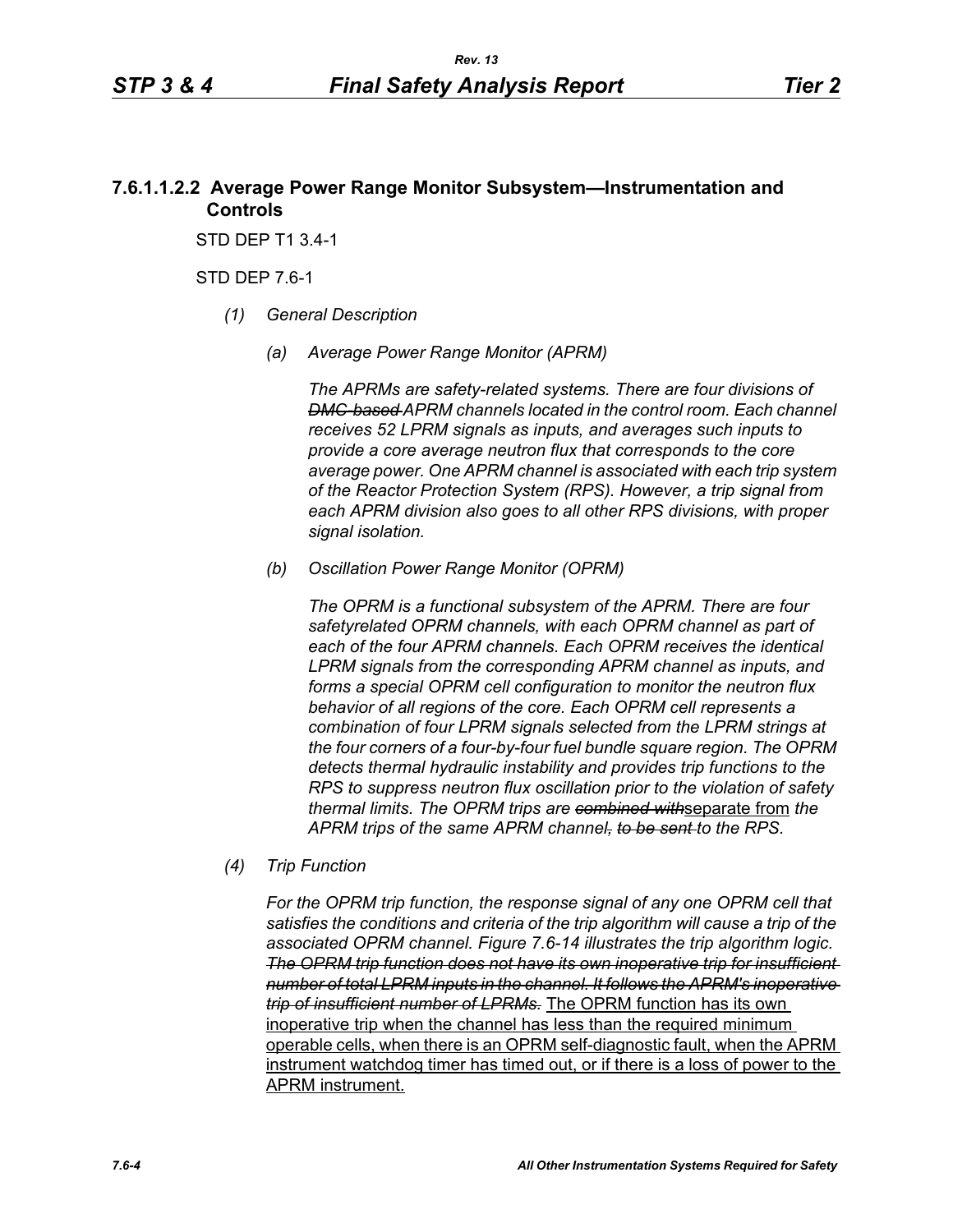- *(5) Bypasses and Interlocks*
	- *(a) APRM*

*The APRM also sends an interlock signal to the SSLC* ELCS *similar to the SRNM "ATWS Permissive" signal (Table 7.6-2). If this signal is a "high" level indicating the power is above the setpoint, this will allow the SSLC* ELCS *to permit ATWS protection action.*

- *(6) Redundancy*
	- *(b) OPRM*

*There are four independent and redundant OPRM channels. The above APRM redundancy condition also applies to OPRM since each OPRM*  channel is associated with one RPS division. *is a subsystem of each of the four APRM channels. The OPRM trip outputs* are provided separately from the APRM trips to RPS and*also follow the* RPS *two-out-of-four logic as the APRM since the OPRM trip outputs are combined with other APRM trip outputs in each APRM channel to provide the final trip outputs to the RPS. In addition, each LPRM string with four LPRM detectors provides one LPRM input to each of the four independent and redundant OPRM channels. This provides core regional monitoring by redundant OPRM channels.*

*(7) Testability*

*APRM channels are calibrated using data from previous full-power runs and are tested by procedures in the instruction manual. Each APRM channel can be tested individually for the operability of the APRM scram and rod-blocking*  functions by introducing test signals. This includes the test for the OPRM trip *function. A self-testing feature similar to that described for SSLC is also provided.*

#### **7.6.1.1.3 Reactor Operator Information**

#### STD DEP Admin

*The man-machine interface of the Neutron Monitoring System provides for the information and controls described in this subsection. The lists provided in Table 7.6- 3* 7.6-5 *consist of major signal information which is also documented in the system IED (Figure 7.6-1) and the system IBD (Figure 7.6-2).*

# **7.6.1.2 Process Radiation Monitoring System – Instrumentation and Controls**

STD DEP T1 2.3-1

*The process radiation subsystems are shown in the system design IED (Figure 7.6-5). Subsystems (1*2*) through (4) are classified nuclear safety-related, while subsystems*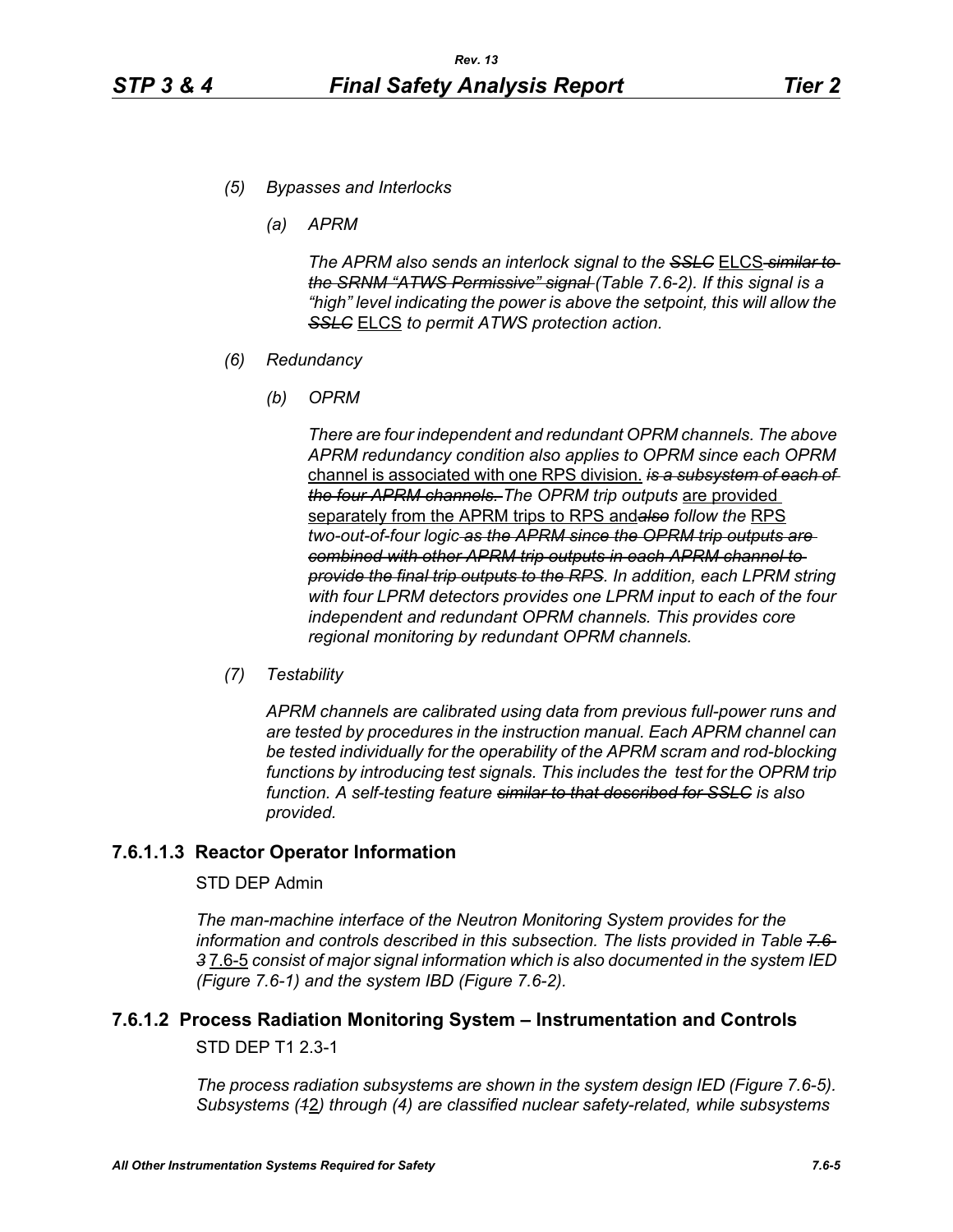(1) and *(*5*) through (11) are classified as non-safety-related. System descriptions and requirements are described in detail in Section 11.5*.

#### **7.6.1.3 High Pressure/Low Pressure Systems Interlock Protection Functions**

STD DEP 7.1-1

*(14) Setpoints*

*See Chapter 16 for setpoints and margin.*Chapter 16 describes the methods for calculating setpoints and margins.

#### **7.6.1.6 Containment Atmospheric Monitoring (CAM) System-Instrumentation and Controls**

STD DEP T1 2.14-1

STD DEP 11.5-1

*(1) System Identification*

*The CAM System (Figures 7.6-7 and 7.6-8) consists of two independent but redundant Class 1E divisions (I and II)* of radiation channels*, which are electrically and physically separated, and a non-safety H<sub>2</sub>/O<sub>2</sub> monitoring* subsystem*. Each CAM division* divisional radiation channel *has the capability of monitoring the total gamma-ray dose rate*. CAMS also has the capability of monitoring and concentration of hydrogen and oxygen (H<sub>2</sub>/O<sub>2</sub>) in the *drywell and/or the suppression chamber during plant operation, and following a LOCA event.* 

*There are two radiation monitoring channels per division; one for monitoring the radiation level in the drywell and the other for monitoring the radiation level in the suppression chamber. Each monitoring channel consists of an ion chamber* a *detector,* and *a digital log radiation monitor, and a recorder. Each radiation monitoring channel provides alarm indication in the control room on high radiation levels and also if the channel becomes inoperative.* The monitor also provides data for the historian function.

The H<sub>2</sub>/O<sub>2</sub> monitoring subsystem has two channels and consists **Each** *divisional H2/O2 monitoring channel consists of valves, pumps, and pipes used to extract samples of the atmosphere in the drywell or the suppression chamber and feed the extracted air sample into an analyzer and monitor for measurement, recording, and for alarm indication on high concentration of*  gas levels. The H<sub>2</sub>/O<sub>2</sub> monitoring subsystem is non-safety and is physically and electrically separate from the safety-related components of the system.

*The piping used for the gas extraction is made of stainless steel and utilizes heat tracing to keep the pipes dry and free of moisture condensation.*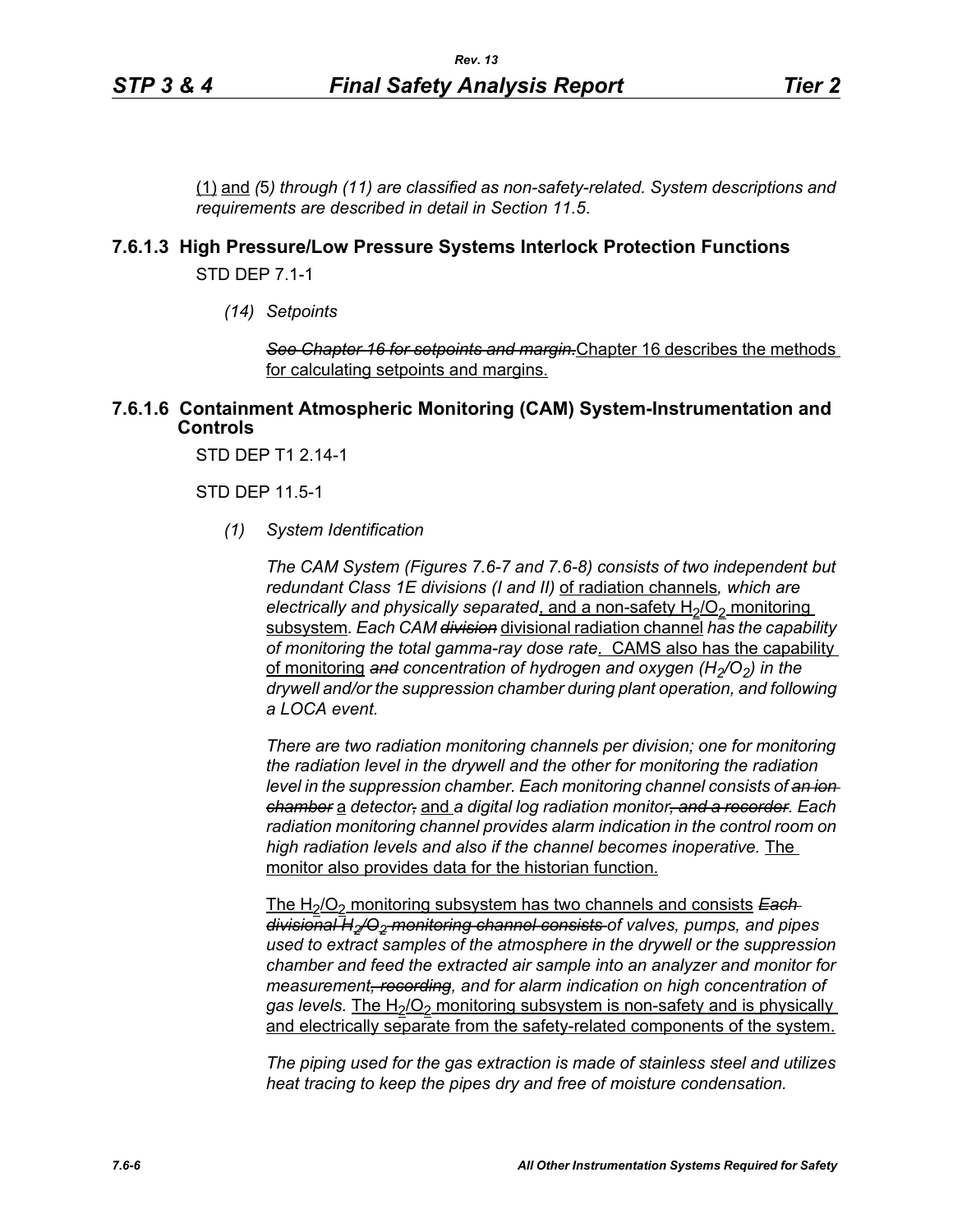*(2) Power Sources*

*Each CAM Subsystem* radiation channel *is powered from divisional 120 VAC instrument bus. The same Class 1E divisional 120 VAC power source also*  supplies the heat tracing blanket used for the sampling lines. The H<sub>2</sub>/O<sub>2</sub> subsystem is powered from non-safety equipment.

#### *(3) Initiating Circuits*

*Each divisional gamma radiation monitoring channel can be energized manually by the operator*. *or automatically by the LOCA signal. For the manual mode, the* The *gamma radiation monitor is on continuously during plant operation and remains on until power is turned off by the operator.*

*In the power off mode, the channel will be activated automatically in the presence of a LOCA (high drywell pressure or low reactor water level).*

*Each <del>divisional</del> H<sub>2</sub>/O<sub>2</sub> monitoring subsystem channel (except for the two sampling pumps) is powered continuously during plant operation. One pump* Each subsystem channel *is controlled by an operator and is used during reactor operation and the other is* can also be *turned on by the LOCA signal to allow measurement during an accident.*

The heat tracing used in each  $H_2/O_2$  sample line is temperature controlled to *prevent moisture condensation in the pipes.* 

*Each <del>divisional</del> H<sub>2</sub>/O<sub>2</sub> analyzer and monitor can selectively measure the atmosphere in the drywell or the suppression chamber.*

*Division I and II LOCA signals are provided to the CAM System from the RHR System. These signals are based on two-out-of-four logic signals for the high drywell pressure or low reactor water level.*

*(4) Redundancy and Diversity*

*The CAM Subsystems, Divisions I and II* radiation channels*, are independent and are redundant to each other.*

*(5) Divisional Separation*

*The two CAM Subsystems* radiation monitoring channel divisions *are electrically and physically separated so that no single design basis event is capable of damaging equipment in more than one CAM division. No single*  failure or test, calibration, or maintenance operation can prevent function of *more than one division.*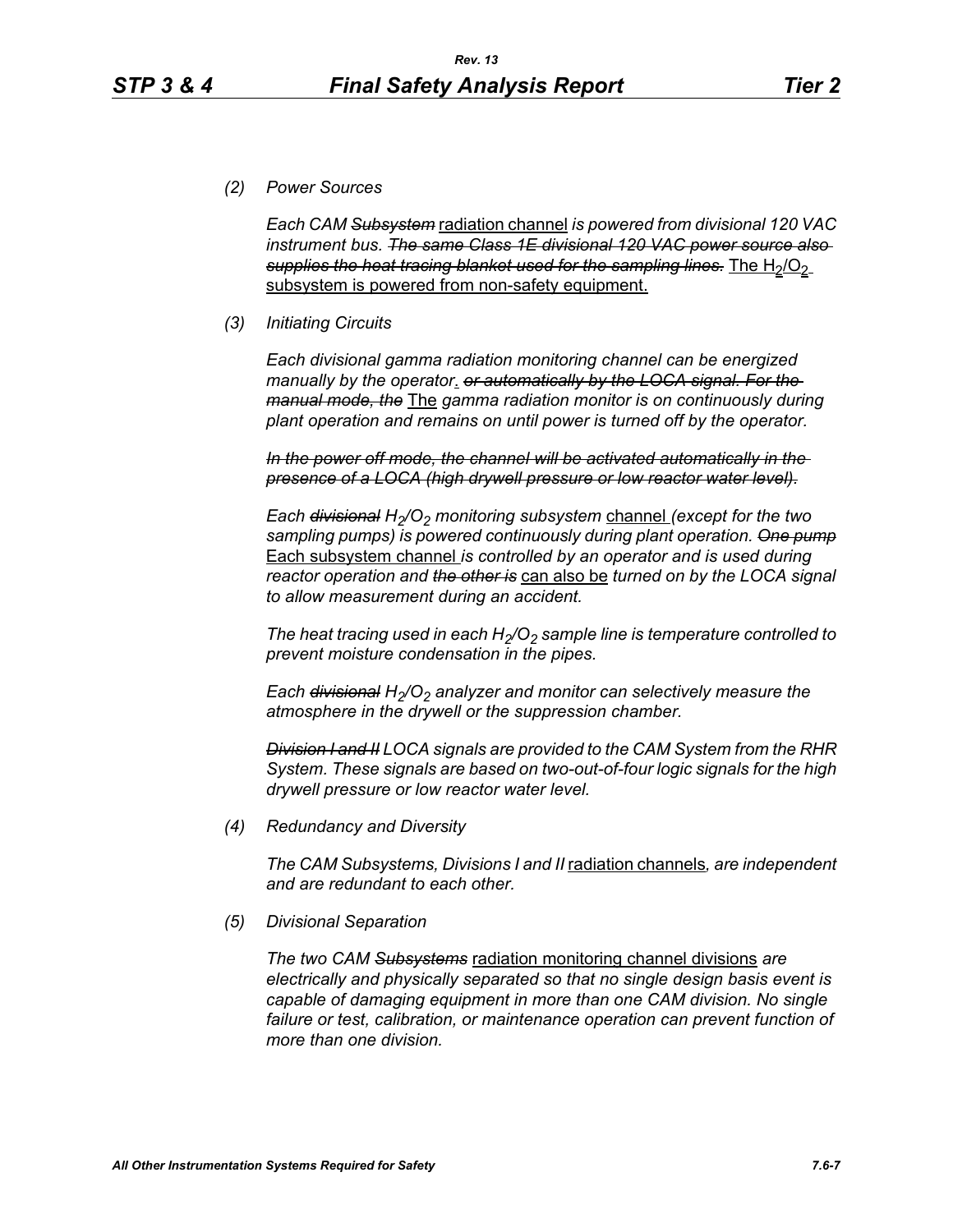*(7) Environmental Consideration*

*The CAM System* radiation monitoring channels are*is qualified Seismic Category I and is*are *designed for operability during normal and post-accident environments.*

*(8) Operational Considerations*

*The following information is available to the reactor operator:*

- *(a) Each gamma radiation channel consists of an ion chamber* a detector and *a log radiation monitor, and a recorder. Each channel has a range of 0.01 Gy/h* Sv/h *to 10*5 Sv/h *Gy/h. Each channel will initiate an alarm on high radiation level or on an inoperative channel.*
- *(b) Each hydrogen/oxygen monitoring channel uses*subsystem channel contains *a sampling rack for extracting the atmosphere from the drywell or the suppression chamber and for analyzing the contents for both H2/O2 concentration. The gaseous measurements are made by volume on a wet basis after humidity correction (dry basis before humidity correction). Separate monitors are provided for oxygen and hydrogen indications.*

*Each H<sub>2</sub>/O<sub>2</sub> analyzer <del>rack has a series of</del>subsystem channel has alarms to indicate a high concentration of hydrogen and of oxygen, and to alert the operator of any abnormal system parameter. Refer to Figure 7.6-8 for definition of these alarms.*

#### **7.6.1.7 Suppression Pool Temperature Monitoring System-Instrumentation and Controls**

#### **7.6.1.7.1 System Identification**

STD DEP 7.6-2

*The Suppression Pool Temperature Monitoring (SPTM) System is* a subsystem of the Reactor Trip and Isolation System (RTIS). It is *provided to monitor suppression pool temperature. Monitoring of suppression pool temperature is provided so that trends in suppression pool temperature may be established in sufficient time for proper cooling of the suppression pool water and for reactor scram due to high suppression pool temperature and for reactor power control based upon symptom-based emergency operating procedures.*

# **7.6.1.7.3 Equipment Design**

STD DEP T1 3.4-1

STD DEP 7.6-3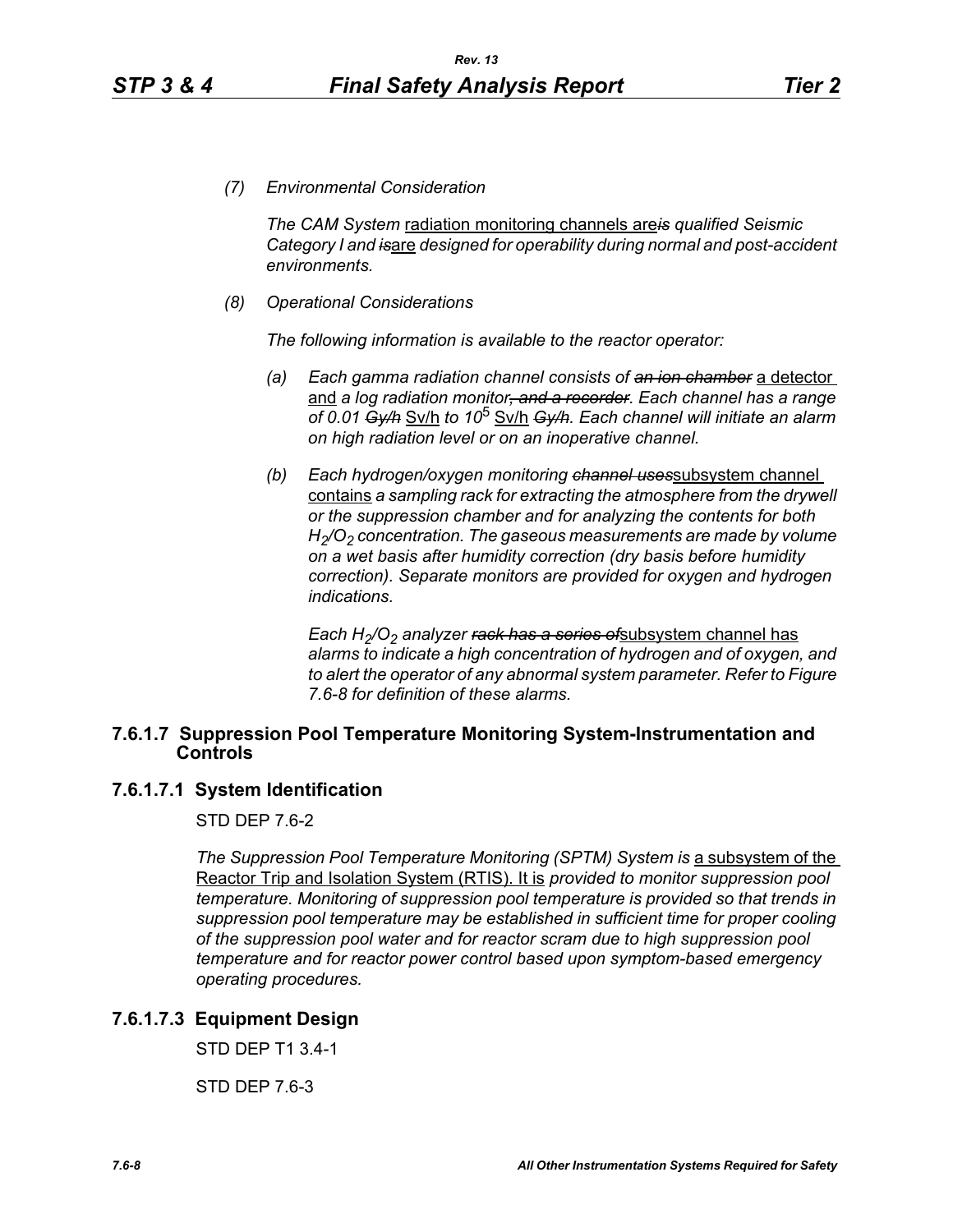*The SPTM System configuration is shown in Figures 7.6-9 and 7.6-10. There are eight temperature circumferential sensor locations (Figure 7.6-9), which are chosen based upon the following considerations:*

*(2) Each SRV* discharge line quencher *is in direct sight of two sets of temperature sensors within 9 meters.*

*Electrical wiring for each sensor is terminated, for sensor replacement or maintenance, in the wetwell. This termination is sealed for moisture protection from condensation or wetwell sprays. Division I, II, III and IV sensors are wired through Division I, II, III or IV electrical penetrations, respectively. Division I, II, III or IV* I and II *sensor signals are wired to* for *the Remote Shutdown System* are directly hardwired*. all sensor signals multiplexed to the main control room via the respective Division I, II, III or IV essential multiplexers.*

# **7.6.1.7.9 Signal Processing**

STD DEP T1 3.4-1

*Processing of temperature signals is performed by a microprocessor*configurable logic device *for each instrument division. For each of the four instrument divisions, the temperature signals are arithmetically averaged to yield an average bulk suppression pool temperature. Provisions are incorporated to detect sensor failures. When failure of a sensor is detected, its output is not added to the sum of all other sensors in the division and the number of sensors is correspondingly reduced in computing the average temperature. In addition, the narrow range suppression pool water level signal*  from the Atmospheric Control System (ACS) is used to detect uncovery of the first set *of sensors below the pool surface. After sensor installation, the elevation for each sensor is to be established with respect to a common reference elevation. When the suppression pool water level drops below the elevation of a particular sensor, that sensor signal is not used in computing the average. The wide range level signal from the ACS is utilized for this purpose for the remaining sensors.*

# **7.6.2 Analysis**

# **7.6.2.1 Neutron Monitoring System-—Instrumentation and Controls**

# **7.6.2.1.1 General Functional Requirements Conformance**

STD DEP 7.6-4

*(2) Power Range Neutron Monitors (PRNM)*

*The PRNM Subsystem provides information for monitoring the average power level of the reactor core and for monitoring the local power level when the reactor power is in the power range (above approximately 15%* 5% *power). It mainly consists of the LPRM and the APRM Subsystems.*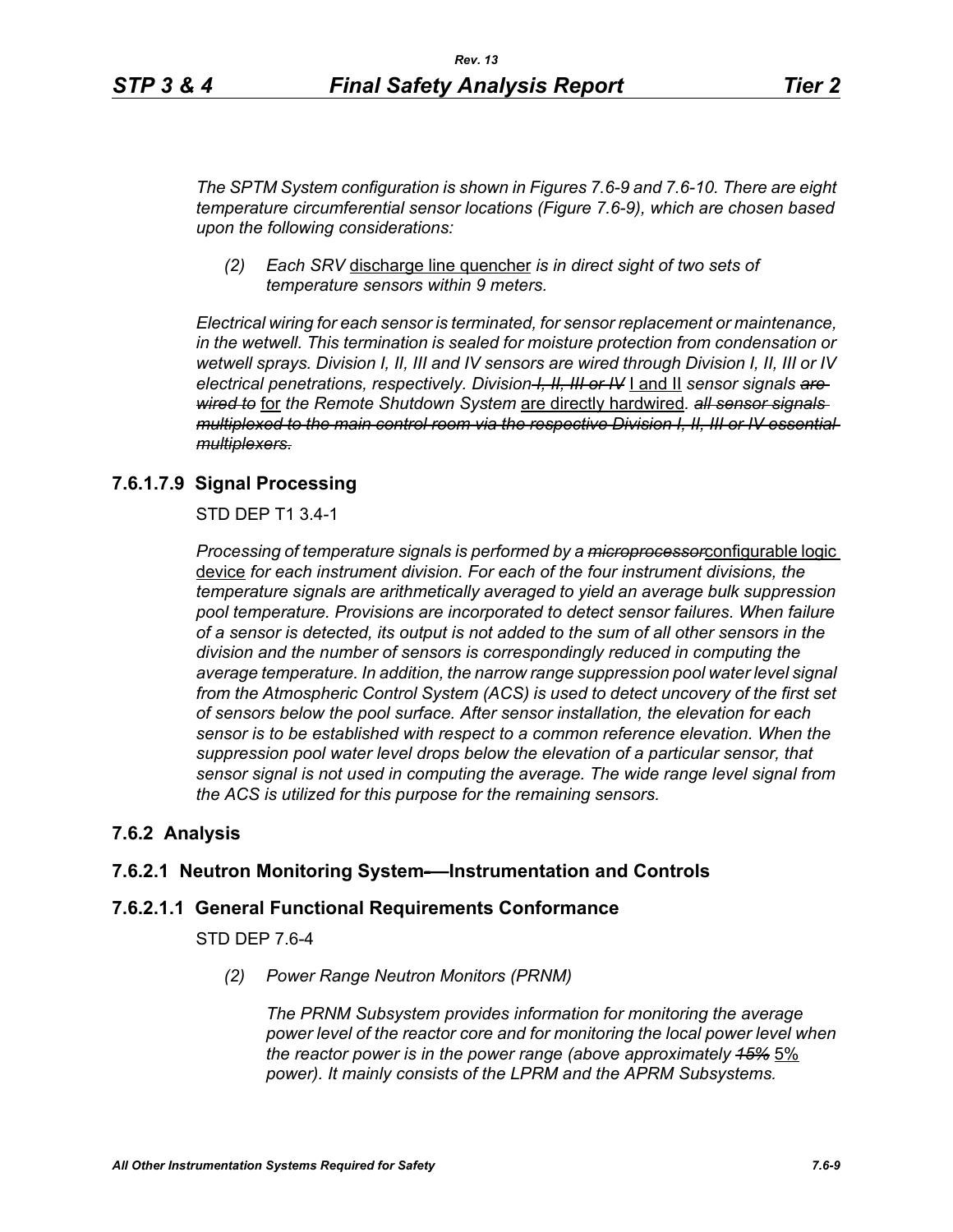# **7.6.2.1.2 Specific Regulatory Requirements Conformance**

**STP DFP 1 1-2** 

STD DFP 18-1

STD DEP Admin

*(1) 10CFR50.55a (IEEE-* 279603*):*

*There are 52 LPRM assemblies evenly distributed in the core. There are four LPRM detectors on each assembly, evenly distributed from near the bottom of the fuel region to near the top of the fuel region (Figure 7.6-3). A total of 208 detectors are divided and assigned to four divisions for the four APRMs. Any single LPRM detector is only assigned to one APRM division. Electrical wiring and physical separation of the division is optimized to satisfy the safety-related system requirement. With the four divisions, redundancy criteria are met, since a scram signal can still be initiated with a postulated single failure under allowed APRM bypass conditions. The OPRM subsystem as described in Subsection 7.6.1.1.2.2 conforms to all applicable requirements of IEEE-* 279603*.*

*All applicable requirements of IEEE-* 279603 *are met with the NMS.*

*(4) Branch Technical Positions (BTPs)* 

*In accordance with the Standard Review Plan for Section 7.6, and with Table 7.1-2, only BTPs 21 and 22 are considered applicable for the NMS. They are addressed as follows:* 

*(a) BTP ICSB 21- "Guidance for Application of Regulatory Guide 1.47"* 

*The ABWR design is a single unit* two units do not share NMS equipment*. Therefore, Item B-2 of the BTP is not applicable. Otherwise, the NMS is in full compliance with this BTP.* 

# **7.6.2.2 Process Radiation Monitoring System-—Instrumentation and Controls**

# **7.6.2.2.2 Specific Regulatory Requirements Conformance**

STP DEP 1.1-2

STD DEP 1.8-1

*(1) 10CFR50.55a (IEEE-* 279603*):*

*Electrical separation is maintained between the redundant divisions. All applicable requirements of IEEE-* 279603 *are met by the safety-related subsystem of the PRM System.*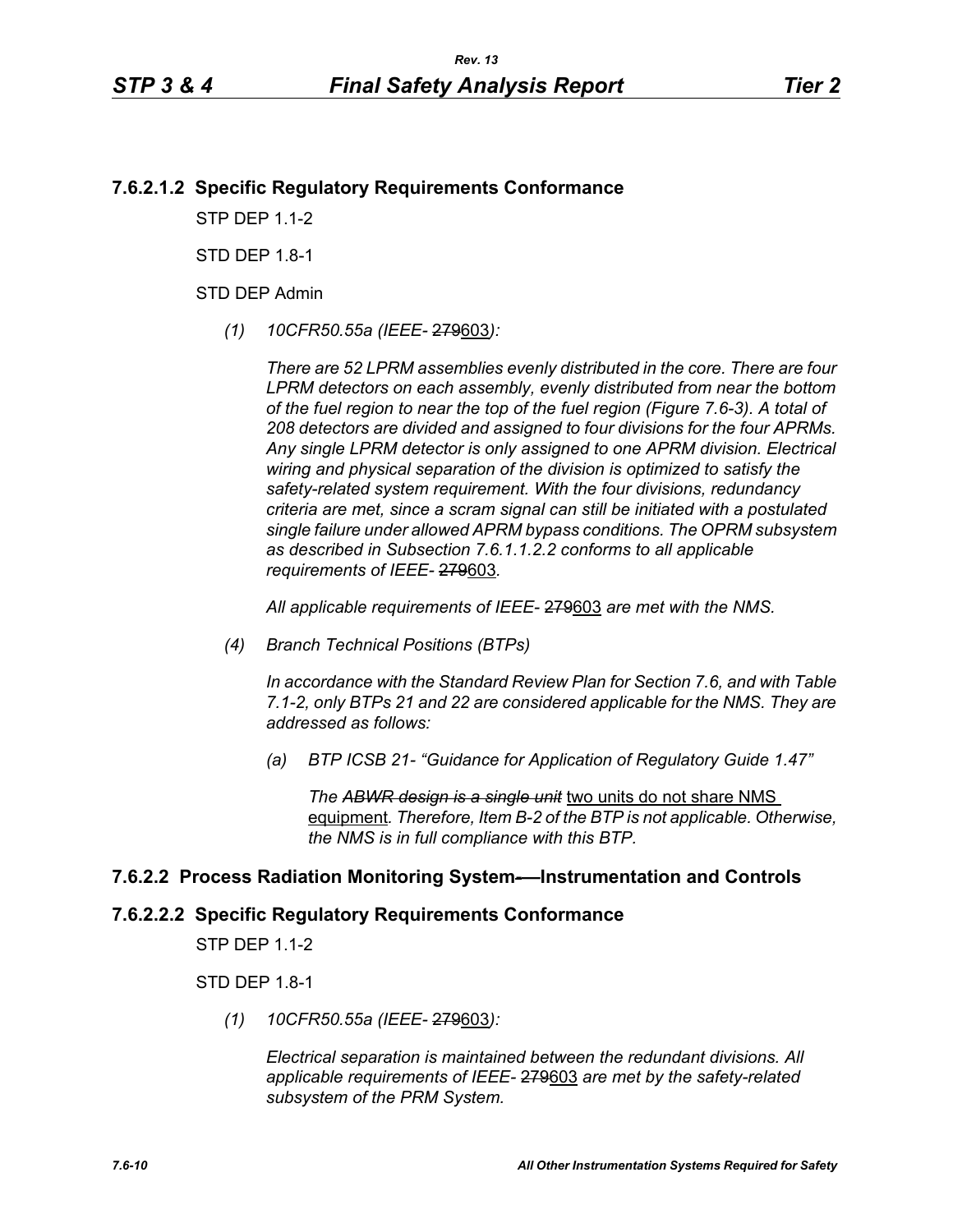*(4) Branch Technical Positions (BTPs)* 

*In accordance with the Standard Review Plan for Section 7.6, and with Table 7.1-2, only BTPs 21 and 22 are considered applicable for the PRM safetyrelated subsystems. They are addressed as follows:* 

*(a) BTP ICSB 21- "Guidance for Application of Regulatory Guide 1.47"*

*The ABWR design is a single unit* two units do not share PRM equipment*. Therefore, Item B-2 of the BTP is not applicable. Otherwise, the PRM System is in full compliance with this BTP.* 

# **7.6.2.3 High Pressure/Low Pressure Systems Interlock Function**

#### **7.6.2.3.2 Specific Regulatory Requirements Conformance**

STD DEP 1.8-1

*(1) 10CFR50.55a (IEEE-279*603*)*

*The HP/LP interlocks are an integral part of the RHR System, which is designed to meet the requirements of IEEE-279*603 *as discussed in Subsections 7.4.2.3.2 and 7.3.2.1.2.*

#### **7.6.2.6 Containment Atmospheric Monitoring System-—Instrumentation and Controls**

# **7.6.2.6.2 Specific Regulatory Requirements Conformance**

STD DEP T1 2.14-1

STP DEP 1.1-2

STD DEP 1.8-1

*(1) 10CFR50.55a (IEEE-* 279603*)*

*The* safety related *CAMS* radiation channels *consists of two divisions which are redundantly designed so that failure of any single element will not interfere with the system operation. Electrical separation is maintained between the redundant divisions.*

*The CAMS does not actuate or interface with the actuation of another safety-related system. Therefore, any portion of IEEE-* 279603 *which pertains to such interfaces is not applicable. All other applicable requirements of IEEE-* 279603 *are met with the CAMS.*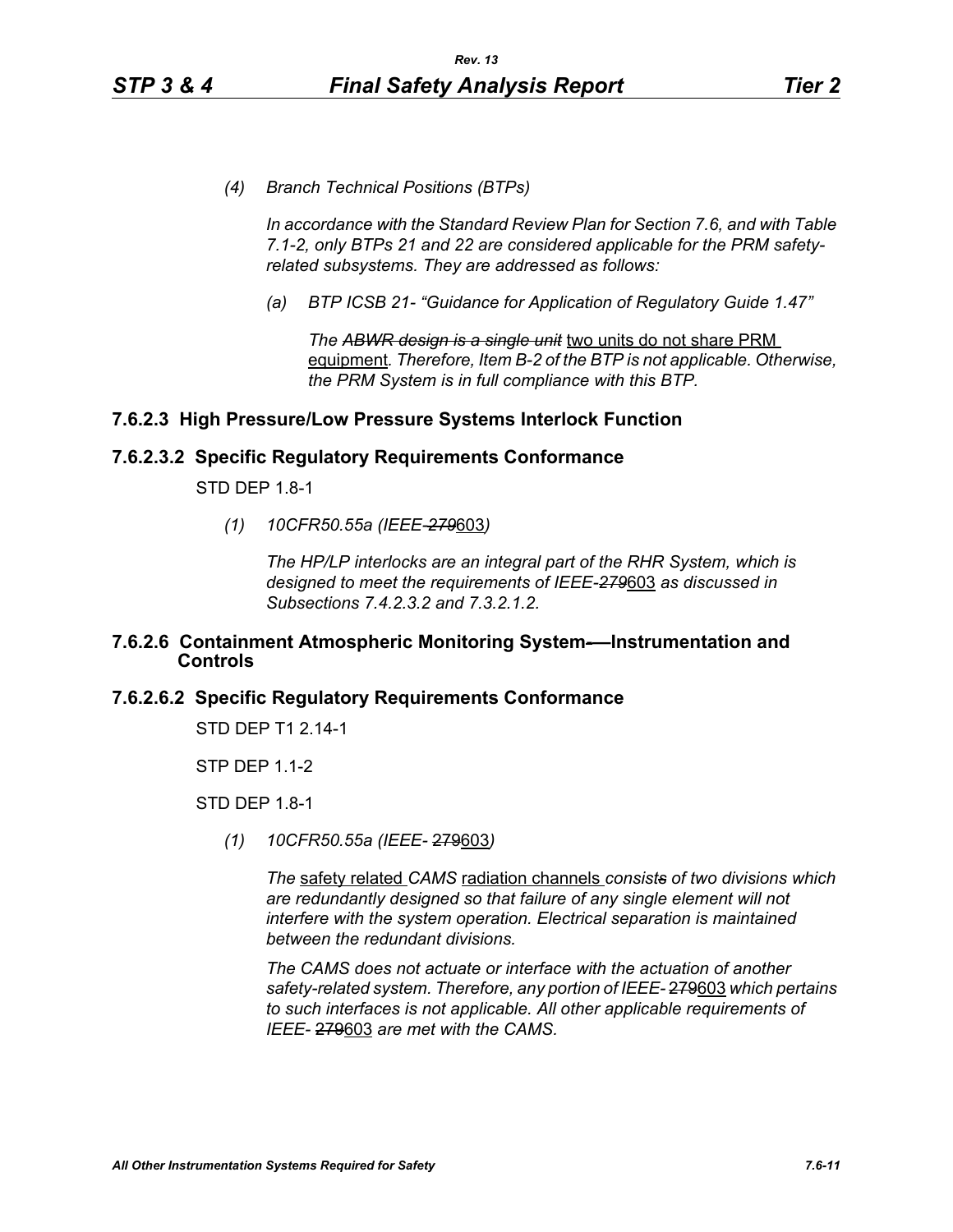*(4) Branch Technical Positions (BTPs)* 

*In accordance with the Standard Review Plan for Section 7.6, and with Table 7.1-2, only BTPs 21 and 22 are addressed for the CAMS as follows:* 

*(a) BTP ICSB 21- "Guidance for Application of Regulatory Guide 1.47"*

*The ABWR design is a single unit* two units do not share CAMS equipment. *Therefore, Item B-2 of the BTP is not applicable. Otherwise, the CAMS is in full compliance with this BTP.* 

#### **7.6.2.7 Suppression Pool Temperature Monitoring System-—Instrumentation and Controls**

# **7.6.2.7.2 Specific Regulatory Requirements Conformance**

STP DEP 1.1-2

STD DEP 1.8-1

*(1) 10CFR50.55a (IEEE*- 279603*)*

*The SPTM system continuously operates during the plant operation. It does, however, automatically initiate RHR for suppression pool cooling and generates four divisional trip signals for RPS. Therefore, the portions of IEEE- 279603 which pertain to actuation of safety functions apply through RHR and RPS. All other applicable requirements of IEEE- 279603 are met with the SPTM system.*

*(4) Branch Technical Positions (BTPs)*

*In accordance with the Standard Review Plan for Section 7.6, and with Table 7.1-2, only BTPs 21 and 22 need be addressed for the SPTM System. They are as follows:*

*(a) BTP ICSB 21-* "Guidance for Application of Regulatory Guide 1.47"

*The ABWR design is a single unit* two units do not share SPTM equipment*. Therefore, Item B-2 of the BTP is not applicable. Otherwise, the SPTM System is in full compliance with this BTP.*

# **7.6.3 COL License Information**

# **7.6.3.1 APRM Oscillation Monitoring Logic**

The following standard supplement addresses COL License Information Item 7.2.

There are no departures from the fuel design licensing basis that are described in the reference ABWR DCD, including the core thermal hydraulic design described in Section 4.4. The APRM oscillation logic is designed in accordance with the BWR Owners Group Stability Option III and described in Subsection 7.6.1.1.2.2.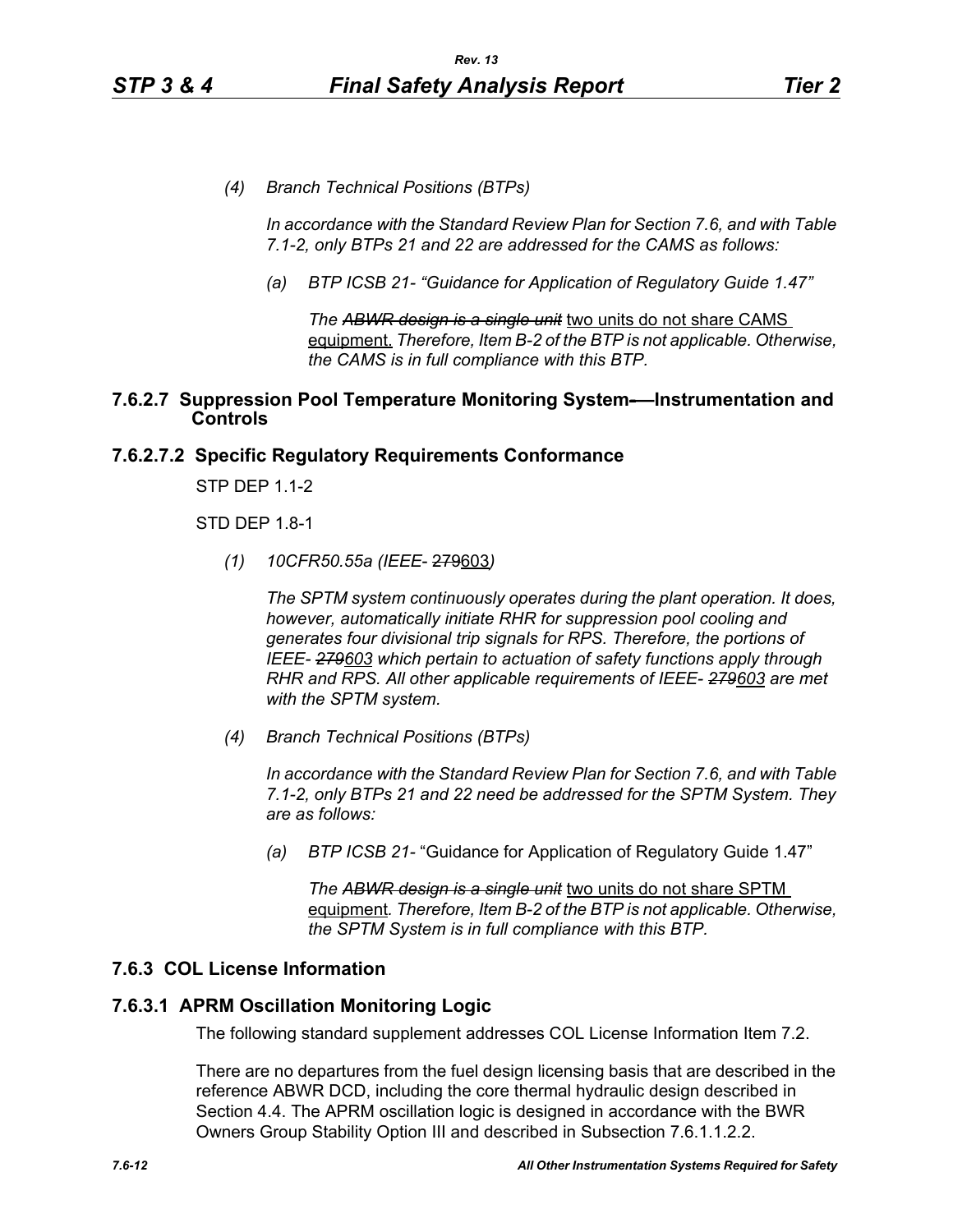| <b>Trip Function</b>                        | <b>Trip Setpoint (Nominal)</b> | <b>Action</b>                                                                                |
|---------------------------------------------|--------------------------------|----------------------------------------------------------------------------------------------|
| <b>SRNM Short Period Trip</b>               | 11 seconds                     | Scram <sup>+</sup><br>(bypassed in RUN-& REFUEL)<br>(no scram function in counting<br>range) |
| <b>SRNM Period Withdrawal</b><br>Permissive | 56 seconds                     | Warning <sup><i>I</i></sup> (bypassed in $RVWRUN$ )                                          |

#### **Table 7.6-1 SRNM Trip Function Summary**

‡ Scram action only active in MSV range, which is defined as above 1 x 10-4% power.

 $f$  Conditions for activation will be defined in the technical specifications.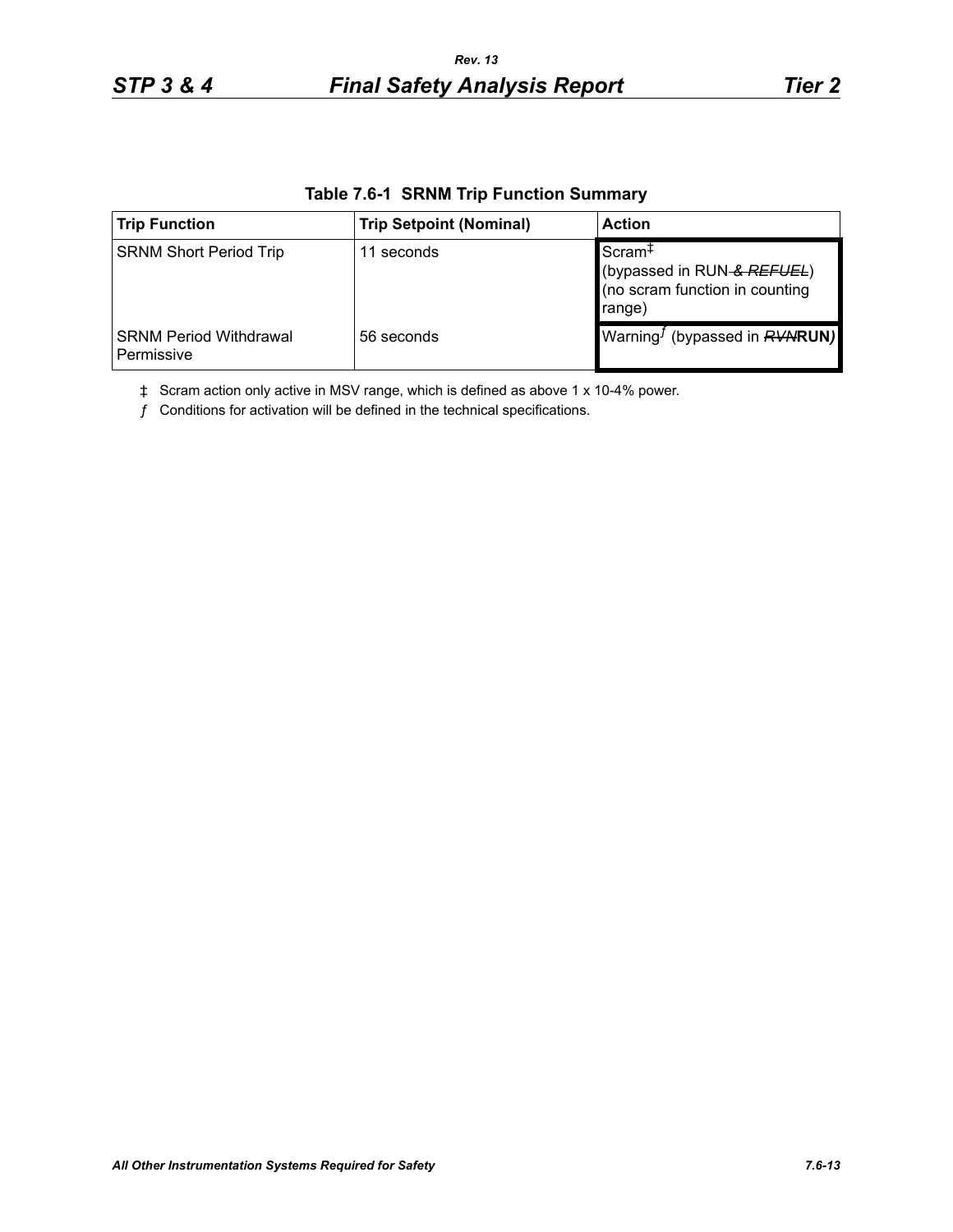| <b>Trip Function</b>                | <b>Trip Setpoint (Nominal)</b>                                                                 | <b>Action</b> |
|-------------------------------------|------------------------------------------------------------------------------------------------|---------------|
| (b) OPRM Trip Function              |                                                                                                |               |
| Period-Based Trip (S <sub>P</sub> ) | $S = SP=1.10**$                                                                                | Scram f       |
| <b>OPRM Inoperative Trip</b>        | 1. LPRM input too few<br>2. Self-test fault<br>3. Watchdog timer timed out<br>4. Loss of power | <b>Scramf</b> |

\*\* Other Pre-Trip Condition parameters of the algorithm are:

Tmin=1 s, Tmax=3.5 s, +terror=*0.15s* **[0.100 - 0.300s],** NP=10. (For details see Figure 7.6-14).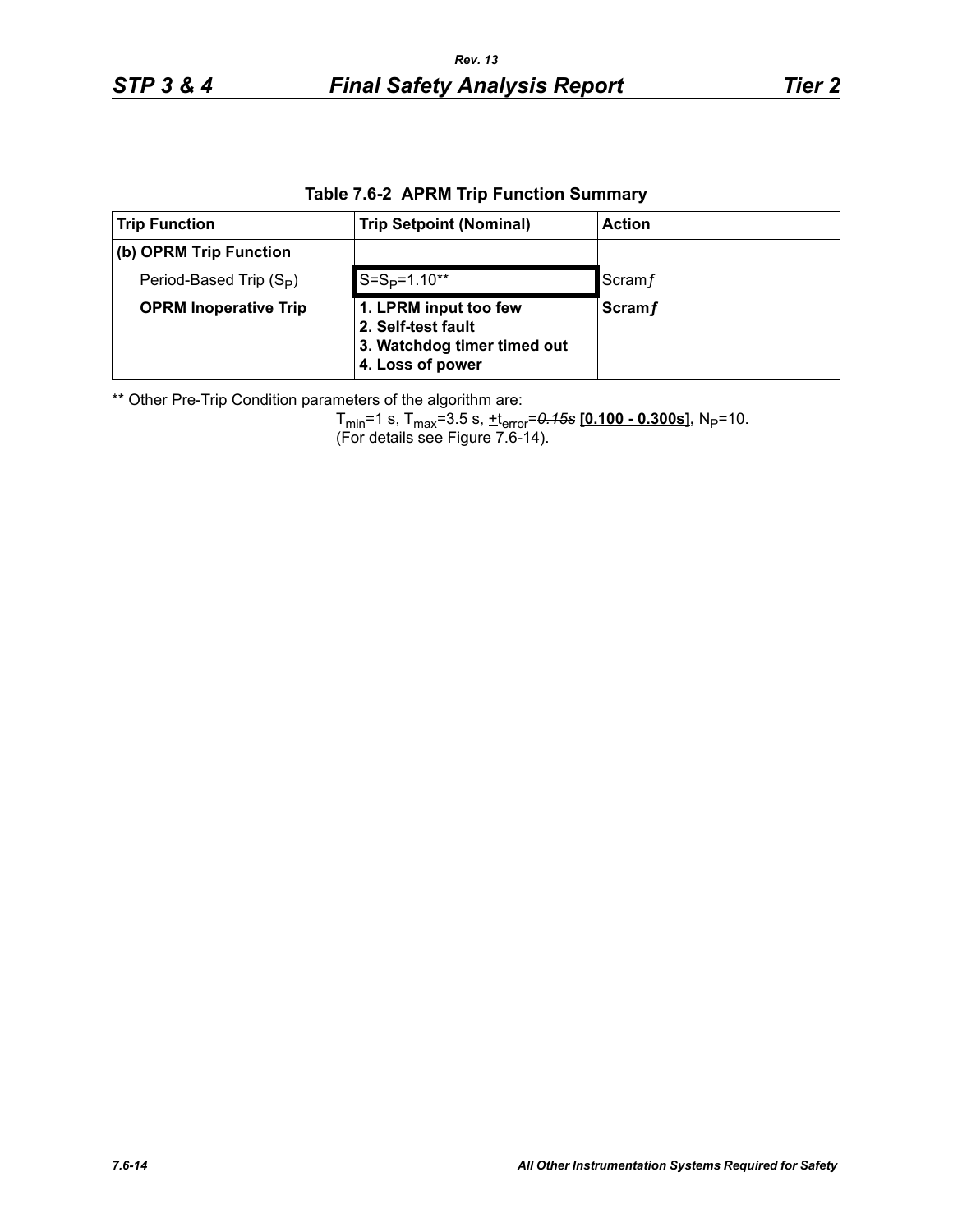#### **Table 7.6-5 Reactor Operator Information for NMS**

- (4) Certain NMS-related information, available on the main control panel, is implemented in software which is independent of the *process computer***plant computer functions**. This information is listed below.
- (5) *CRT***VDU** displays, which are part of the performance monitoring and control system, provide certain NMS-related displays and controls on the main control panel which are listed below:

#### **(ii) SRNM ATWS permissive**

**(qq) APRM ATWS permissive**

Acronyms

*CRT Cathode Ray Tube*

**VDU Video Display Unit**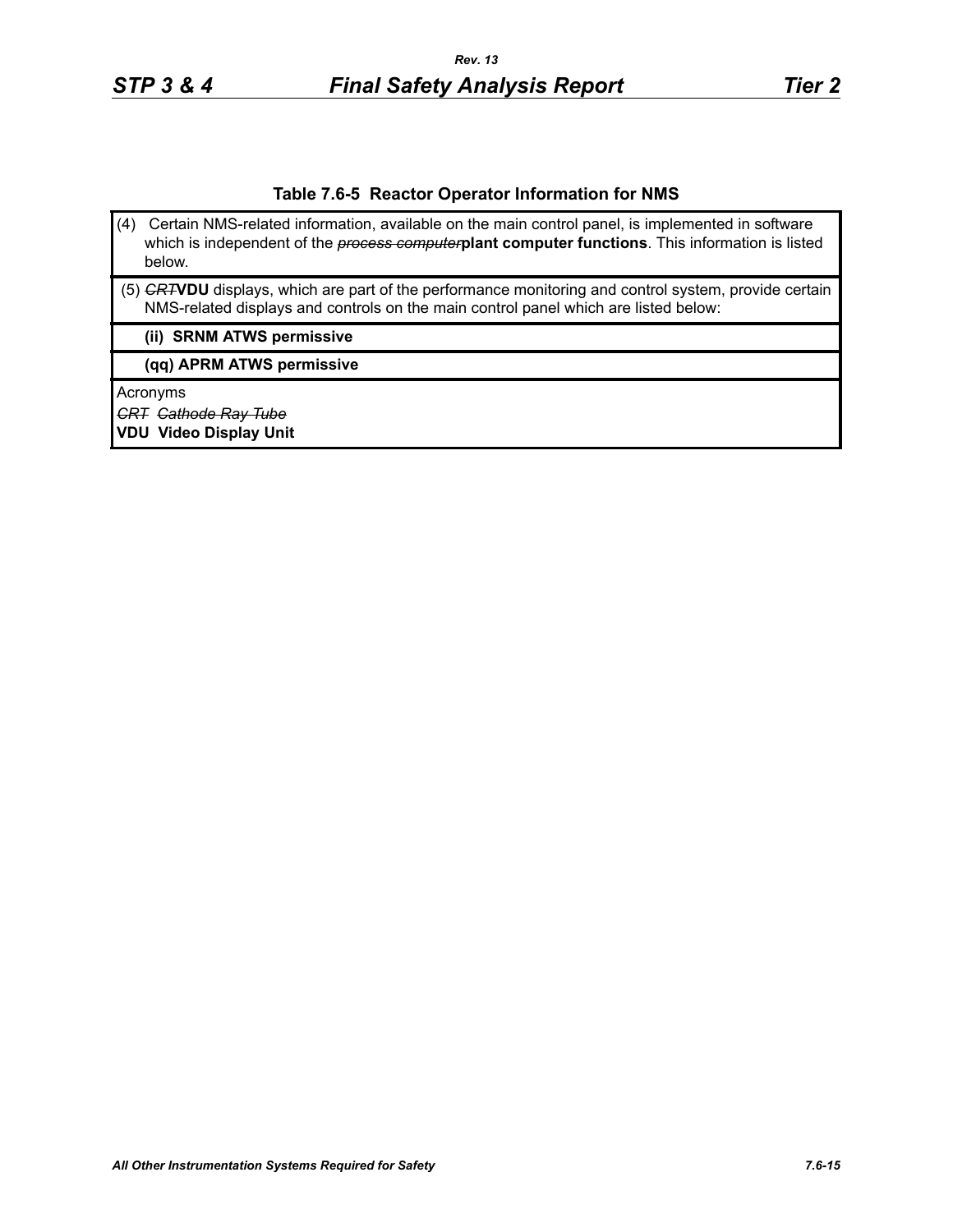The following figures are located in Chapter 21:

- Figure 7.6-1 Neutron Monitoring System IED (Sheets 1 4)
- Figure 7.6-2 Neutron Monitoring System IBD (Sheets 1, 9,9a, 9b, 14)
- Figure 7.6-5 Process Radiation Monitoring System IED (Sheets 1 10)
- **Figure 7.6-11 Suppression Pool Temperature Monitoring System IED** (Sheets 1, 3)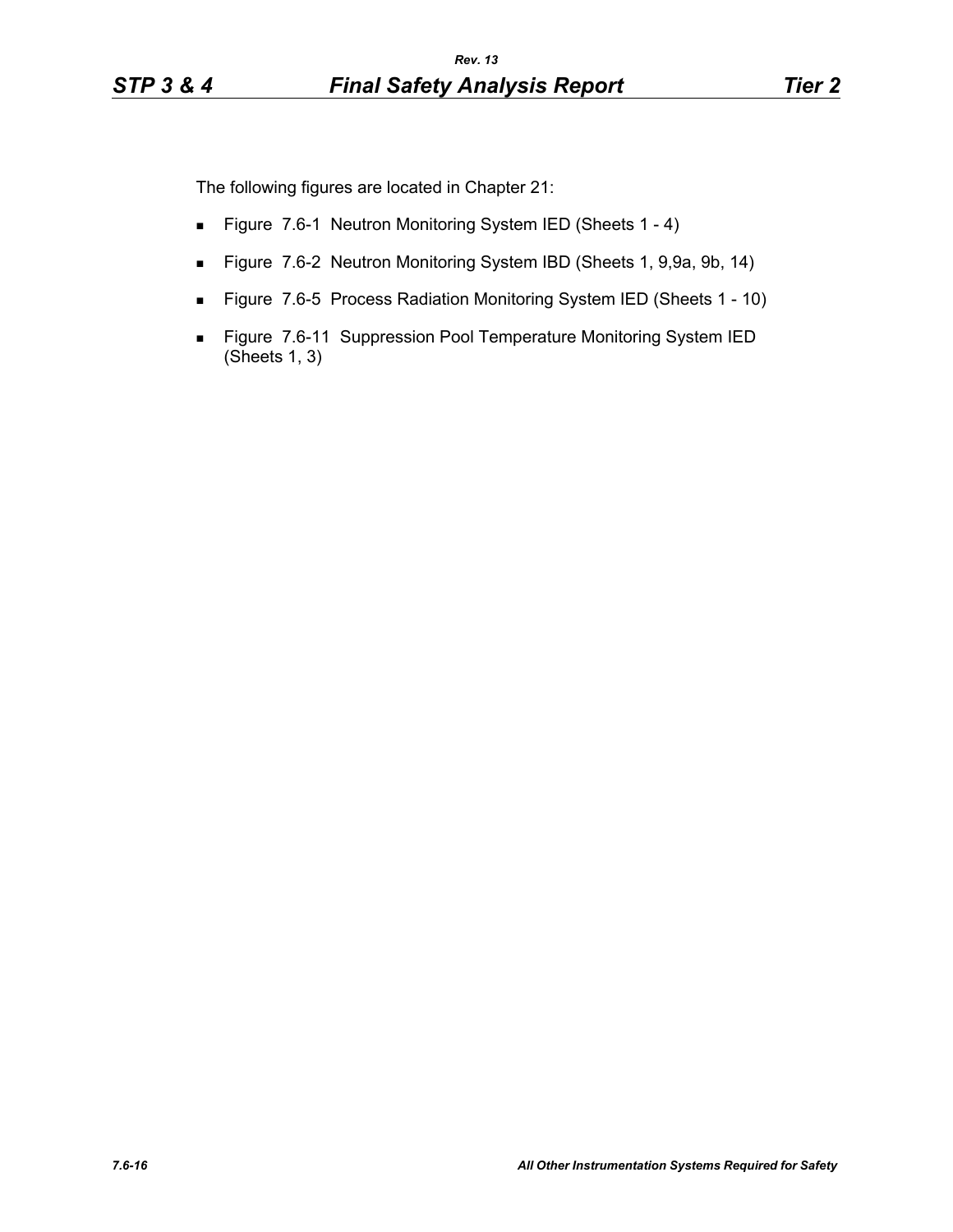

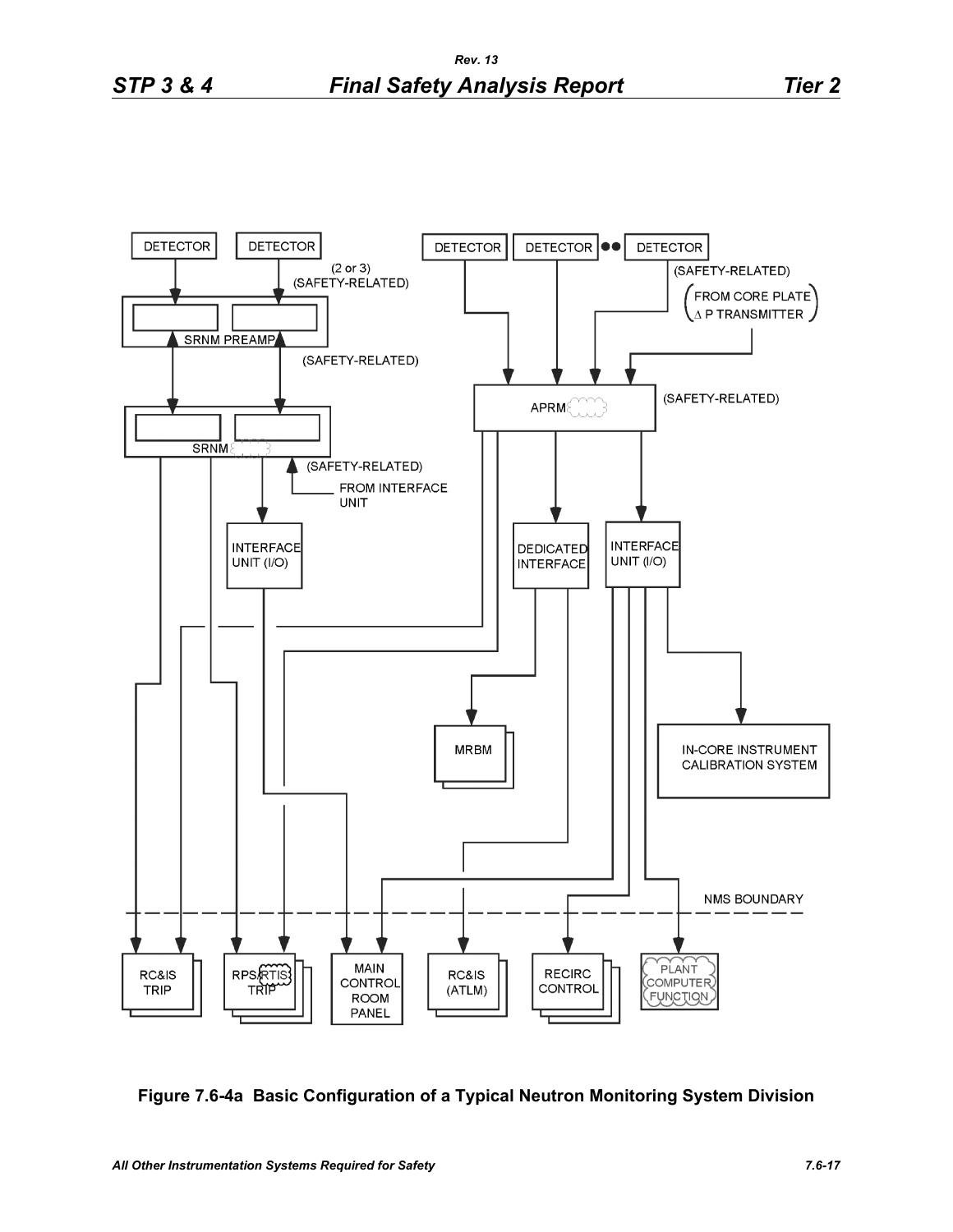

|              | <b>DIVISION I</b>     | <b>DIVISION II</b> | <b>DIVISION III</b> | <b>DIVISION IV</b>      |
|--------------|-----------------------|--------------------|---------------------|-------------------------|
| $16^{\circ}$ | $TE-001A, E, J, N$    |                    | TE-001C, G, L, R    |                         |
| IGZ          |                       | TE-002B,F,K,P      |                     | TE-002D, H, M, S        |
| $106^\circ$  |                       | TE-003B, F, K, P   |                     | TE-003D, H, M, S        |
|              | TE-004A, E, J, N      |                    | TE-004C, G, L, R    |                         |
| $196^\circ$  | TE-005A,E,J,N         |                    | TE-005C, G, L, R    |                         |
| <u> 247</u>  |                       | TE-006B, F, K, P   |                     | TE-006D, H, M, S        |
| $286^\circ$  |                       | TE-007B, F, K, P   |                     | <b>TE-007D, H, M, S</b> |
|              | 3222 TE-008A, E, J, N |                    | TE-008C, G, L, R    |                         |
|              |                       |                    |                     |                         |
|              |                       |                    |                     |                         |
|              |                       |                    |                     |                         |

**Figure 7.6-9 Instrumentation Location Definition for the Suppression Pool Temperature Monitoring System**